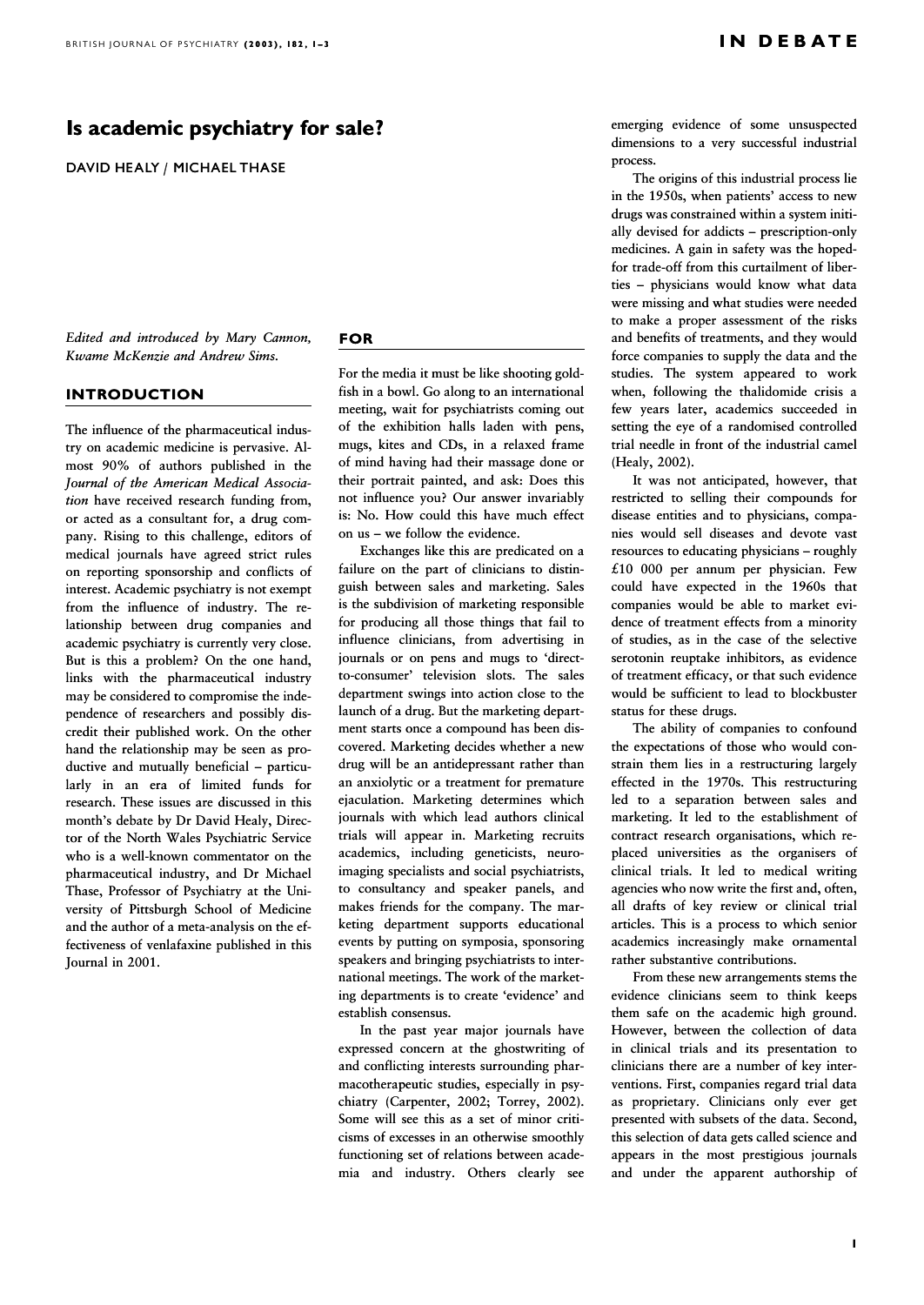leading figures in the field. It certainly has the appearances of science, but it is a cuckoo's egg in the nest of science.

For data to be scientific they must in principle be available for scrutiny. Ideally they should be generated in the process of answering scientific questions. Neither of these conditions is fulfilled by these business exercises. If there were any suspicions of significant discrepancies between the published and the collected data, one would expect an independent academic establishment to object. At the very least, one might expect published evidence of major discrepancies to be greeted with the disengagement of academic psychiatrists from company platforms. In fact, the most senior figures in academia are likely to be found endorsing the product.

Claiming the data is proprietary might be acceptable if companies restricted their marketing to the time-honoured sales strategies of clinician freebies and celebrity endorsements. But one might have expected an independent academic establishment to force companies to abide by the rules of science, if 'science' is used as a marketing strategy. Academia should surely at least be able to emulate successful consumer organisations in other marketplaces in pointing to mismatches between evidence and hype – this at least was clearly the expectation of politicians, regulators and the public in the 1960s.

Unlike the pens and mugs, clinicians do not have the option of taking or leaving these products of company marketing departments. The fact that these 'infomercials' appear in all the best journals has consequences. The fact that these data selections become embodied in algorithms and protocols constructed by panels of academics has consequences, even though the interests of these academics, when scrutinised, are revealing. Clinicians are as dependent on their academics in this new marketplace as the public is on their clinicians.

At present, journal editors seem to be the fall guys who, equipped with the shovels of conflict of interest statements and the brooms of authorship declarations, are expected to clean out the Augean stables of an increasingly compromised academic literature, when what is needed is a breach in the dam of academic silence and a flood of refusals to accept that publications that involve data that are not publicly available should be called scientific. A failure to take a stand will leave us repeatedly cuckolded by every issue of our major journals.

David Healy North Wales Department of Psychological Medicine, Hergest Unit, Bangor LL57 2PW,UK

## AGAINST

Academic psychiatry is not for sale. However, the labours of academic psychiatrists, like those of barristers, stone masons, plumbers, or engineers are exchanged for money every day, everywhere.

In the USA, at least, virtually no departmental support is available to underwrite research and, increasingly, external funds are necessary. The pharmaceutical industry has been a relatively consistent source of funding – if the investigator is willing to study a topic of interest to the potential sponsor. This is preferable to indentured servitude. However, industry-funded research is almost universally regarded by academicians as less prestigious or less important – authorship opportunities are limited and papers typically receive lower marks in objectivity or quality (Rochon et al, 1994, 2002). Consequently, many other scholarly activities will have a higher career pay-off.

Should individual academics be permitted to sell their services to the pharmaceutical industry? Discussion can be guided by established legal, moral and ethical principles. At the most explicit level, if the terms of employment between the academic and his or her employer forbid collaboration with the pharmaceutical industry, the academic must obtain a new contract or employer before initiating such work. If these services are not proscribed, then there is no legal problem.

Academics working with the pharmaceutical industry may be chastised on moral or ethical grounds. The moral high ground rapidly transforms into a slippery slope, however, if value judgements are mistaken for ethical standards. One person may consider that a colleague's collaboration with the pharmaceutical industry reflects greed, but another may judge the critic to be envious or sanctimonious. Is greed inherently worse than envy? Is it immoral for an academician to work with the pharmaceutical industry? If one accepts immoral behaviour as a violation of accepted or established principles of goodness (i.e. choosing between agreed definitions of right and wrong) then the answer must be 'No!'

Collaborations between universitybased researchers and various industries exist across disciplines. Indeed, more than half of all clinical research is funded by the pharmaceutical industry (Saver et al, 2002). It would be difficult to develop and maintain expertise without, at some point, working with drug companies. In fact, the vast majority of experts selected to develop clinical practice guidelines have some financial relationships with the pharmaceutical industry, typically including some of the medications being evaluated in those guidelines (Choudhry et al, 2002). Is this a shocking revelation? No – academics are selected to work on guideline panels precisely because of their expertise, which typically includes experience conducting industry-sponsored clinical research. Is this evidence that we are 'on the take'? No – the pharmaceutical industry is virtually – the pharmaceutical the only source of discovery and development of novel therapeutic compounds.

In this era of government limits on health-care spending, many are understandably critical of the profits made by 'big pharma', but to suggest that it is wrong to work with the industry because it is profitable (Anonymous, 2002) appears to confuse personal opinion with morals. After all, the same industry is permitted to buy advertising space in our journals.

It is not unethical to be paid to consult with, or conduct research funded by drug companies It could even be argued that it is unethical to deny our expertise to the industry that develops new treatments. If work is performed but the prospect of receiving industry funding is too heinous to contemplate, income could always be donated to charities. It could also be considered 'ethical' to provide professional services gratis to a for-profit business (although here the term 'foolish' comes to mind).

Having established that it is not unlawful, immoral or unethical to work with pharmaceutical industry, there is little doubt that some academics behave unethically, dishonourably or even illegally in these relations, although there is no evidence that the risk of scientific misconduct in industry-sponsored clinical research is any greater than that in more prestigious, federally funded studies. The potential for industry-related conflicts is endemic. There